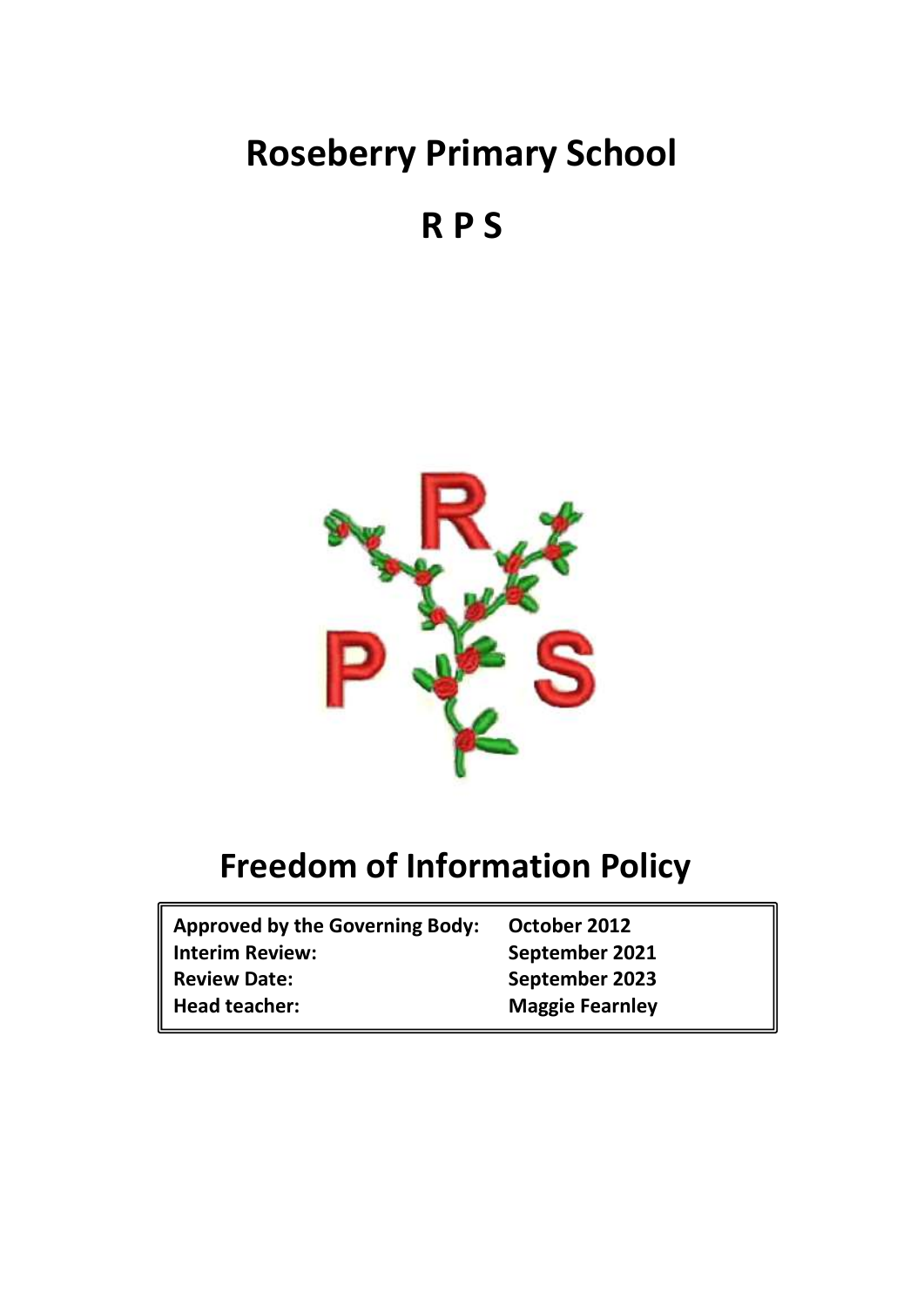#### **Roseberry Primary School**

#### **Freedom of Information Policy**

The purpose of the Freedom of Information Act 2000 (which is referred to as FOIA in the rest of this document) is that public authorities, including all maintained schools, should be clear and proactive about the information they will make public.

To do this we must produce a publication scheme, setting out:

- The classes of information which we publish or intend to publish
- The manner in which the information will be published;
- Whether the information is available free of charge or on payment

The scheme covers information already published and information which is to be published in the future. All information in our publication scheme is available in paper form.

Some information which we hold may not be made public, for example personal information.

This publication scheme conforms to the model scheme for schools approved by the Information Commissioner.

## **Categories of information published**

The publication scheme guides you to information which we currently publish (or have recently published) or which we will publish in the future. This is split into categories of information known as "classes". These are contained in section 6 of this scheme.

The classes of information that we undertake to make available are organised into four broad topic areas:

**School Information** - information published on the school website.

**Governors' Documents** - governing body documents.

**Pupils and Curriculum** - information about policies that relate to pupils and the school curriculum. **School Policies** and other information related to the school - information about policies that relate to the school in general.

## **How to request information**

If you require a paper version of any of the documents within the scheme, please contact the school by telephone, email, fax or letter. Contact details are set out below.

Email:Roseberry@stockton.gov.uk Tel: 01642 360520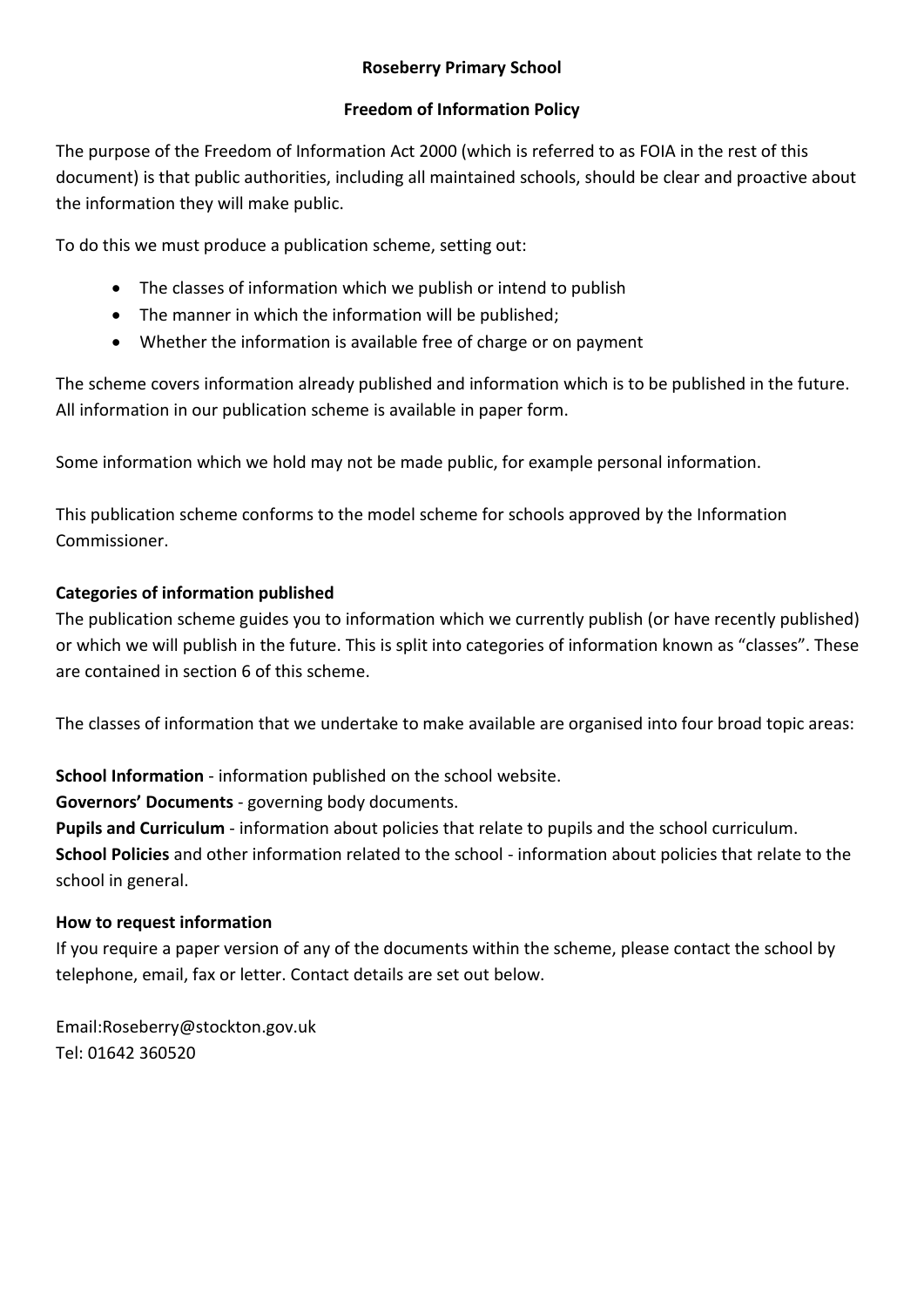#### **Paying for Information**

Single copies of information covered by this publication are provided free unless stated otherwise in section 6. If your request means that we have to do a lot of photocopying or printing, or pay a large postage charge, or is for a priced item such as some printed publications or videos we will let you know the cost before fulfilling your request.

#### **Classes of Information Currently Published**

#### School Information

- The name, address and telephone number of the school, and the type of school.
- The names of the head teacher and chair of governors.
- Information on the school policy on admissions.
- A statement of the school's ethos and values.
- Details of any affiliations with a particular religion or religious denomination. The religious education provided, parents' right to withdraw their child from religious education and collective worship and the alternative provision for those pupils.
- Information about the school's policy on providing for pupils with special educational needs.
- Number of pupils on roll and rates of pupils' authorised and unauthorised absences.
- National Curriculum assessment results for appropriate Key Stages, with national summary figures.
- The arrangements for visits to the school by prospective parents.

#### Instrument of Government

- The name of the school.
- The category of the school.
- The name of the governing body.
- The manner in which the governing body is constituted.
- The term of office of each category of governor if less than 4 years.
- The name of anybody entitled to appoint any category of governor.
- Details of any trust.
- If the school has a religious character, a description of the ethos.
- The date the Instrument takes effect.

#### Minutes of meeting of the governing body and its committees

Agreed minutes of meetings of the governing body and its committees (current and last full academic school year) unless there is a requirement that these are confidential.

Pupils & Curriculum Policies - this section gives access to information about policies that relate to pupils and the school curriculum.

Curriculum: Art & Design; Citizenship; Design and technology; English; Geography; History; Computing; Mathematics; Music; Physical Education; Religious Education; Science.

Pupils: Administration of medicines; Admissions; Anti-Bullying; Attendance; Behaviour; Child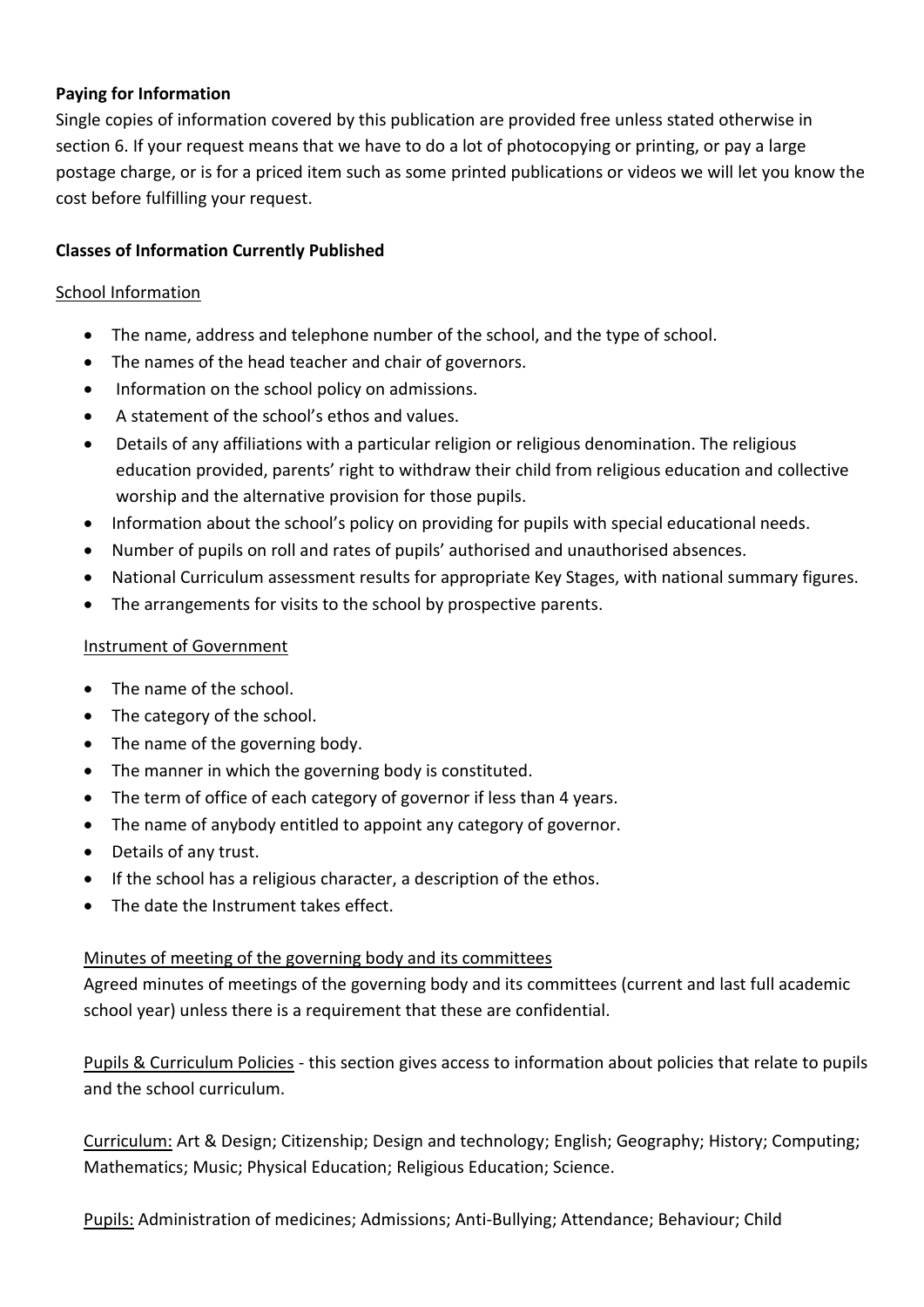Protection; Home Visits; Inclusion; Learning Mentoring; Moral Development; Pupil Welfare; Racial Equality; School Uniform; Spiritual Development.

School Policies and other information related to the school - This section gives access to information about policies that relate to the school in general.

## Published reports of Ofsted referring expressly to the school and Section 23.

Published report of the last inspection of the school and the summary of the report and where appropriate inspection reports of religious education in those schools designated as having a religious character.

## Charging and Remissions Policies

A statement of the school's policy with respect to charges and remissions for any optional extra or board and lodging for which charges are permitted, for example school publications, music tuition, trips.

## School session times and term dates

Details of school session and dates of school terms and holidays Health and Safety Policy and risk assessment Statement of general policy with respect to health and safety at work of employees (and others) and the organisation and arrangements for carrying out the policy.

## Complaints procedure

Statement of procedures for dealing with complaints.

## Appraisal of Staff

Statement of procedures adopted by the governing body relating to the appraisal of staff and the annual report of the head teacher on the effectiveness of appraisal procedures.

## Staff Conduct, Discipline and Grievance

Statement of procedure for regulating conduct and discipline of school staff and procedures by which staff may seek redress for grievance.

## Curriculum circulars and statutory instruments

Any statutory Instruments, departmental circulars and administrative memoranda sent by the Department of education and Skills to the head teacher or governing body relating to the curriculum.

## Feedback and Complaints

We welcome any comments or suggestions you may have about the scheme. If you want to make any comments about this publication scheme or if you require further assistance or wish to make a complaint then initially this should be addressed to the Head teacher.

If you are not satisfied with the assistance that you get or if we have not been able to resolve your complaint and you feel that a formal complaint needs to be made then this should be addressed to the Information Commissioner's Office. This is the organisation that ensures compliance with the Freedom